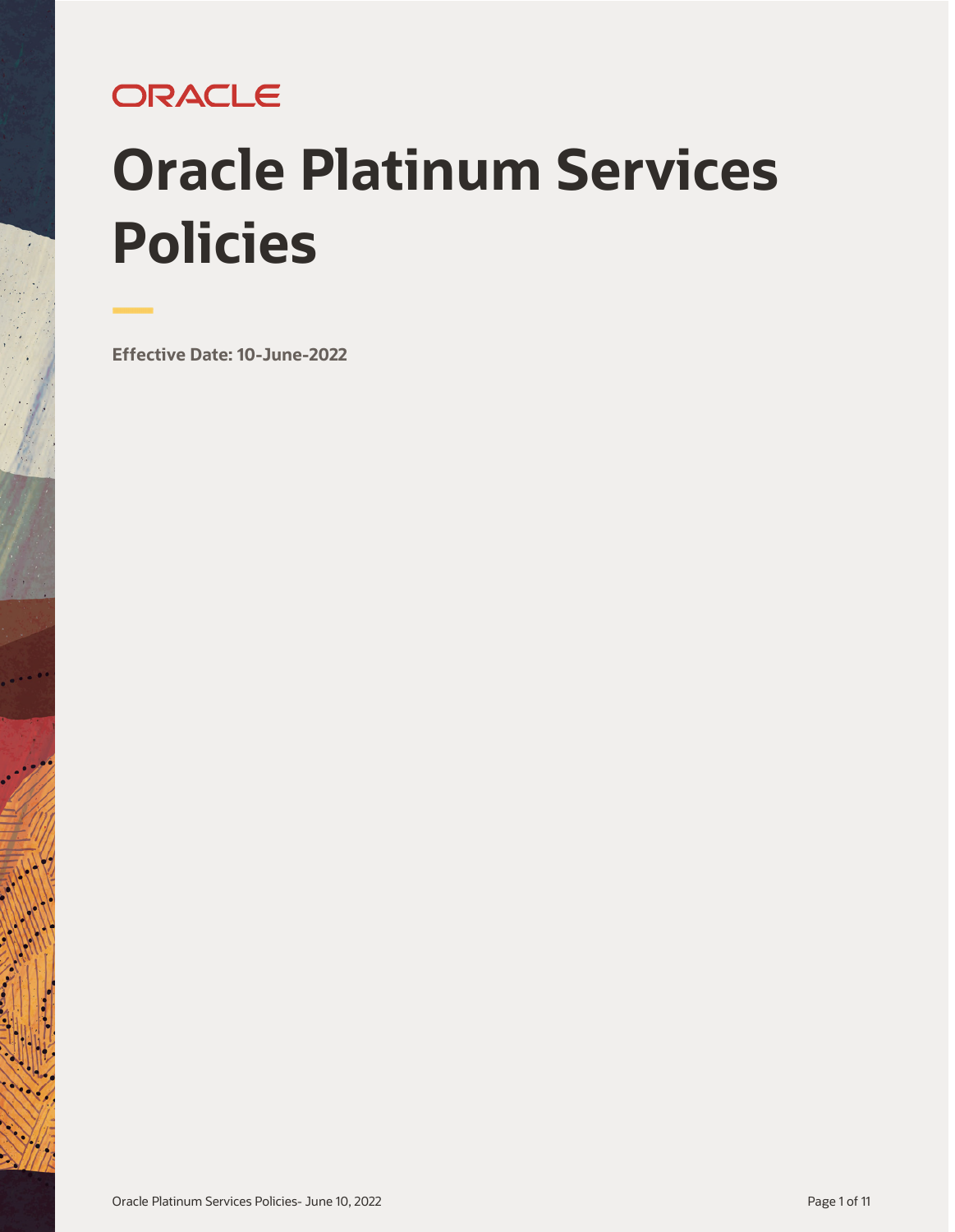#### **TABLE OF CONTENTS**

| $\mathbf{1}$ | <b>Overview</b>                                        | 3  |
|--------------|--------------------------------------------------------|----|
|              | Use of Services                                        | 3  |
| 2.           | <b>Initiating Oracle Platinum Services</b>             | 3  |
| 3.           | <b>Oracle Platinum Services</b>                        | 4  |
| 4.           | <b>Oracle Platinum Services Response Times Targets</b> | 7  |
| 5.           | <b>Your Obligations</b>                                | 7  |
| 6.           | <b>Remote Services</b>                                 | 8  |
| 7.           | <b>Oracle Fault Monitoring Tools</b>                   | 9  |
| 8.           | <b>Network Access</b>                                  | 9  |
| 9.           | <b>Change Management</b>                               | 9  |
| 10.          | <b>Global Customer Support Security Practices</b>      | 10 |
| 11.          | <b>Termination of Oracle Platinum Services</b>         | 10 |
| 12.          | <b>Contact Information</b>                             | 11 |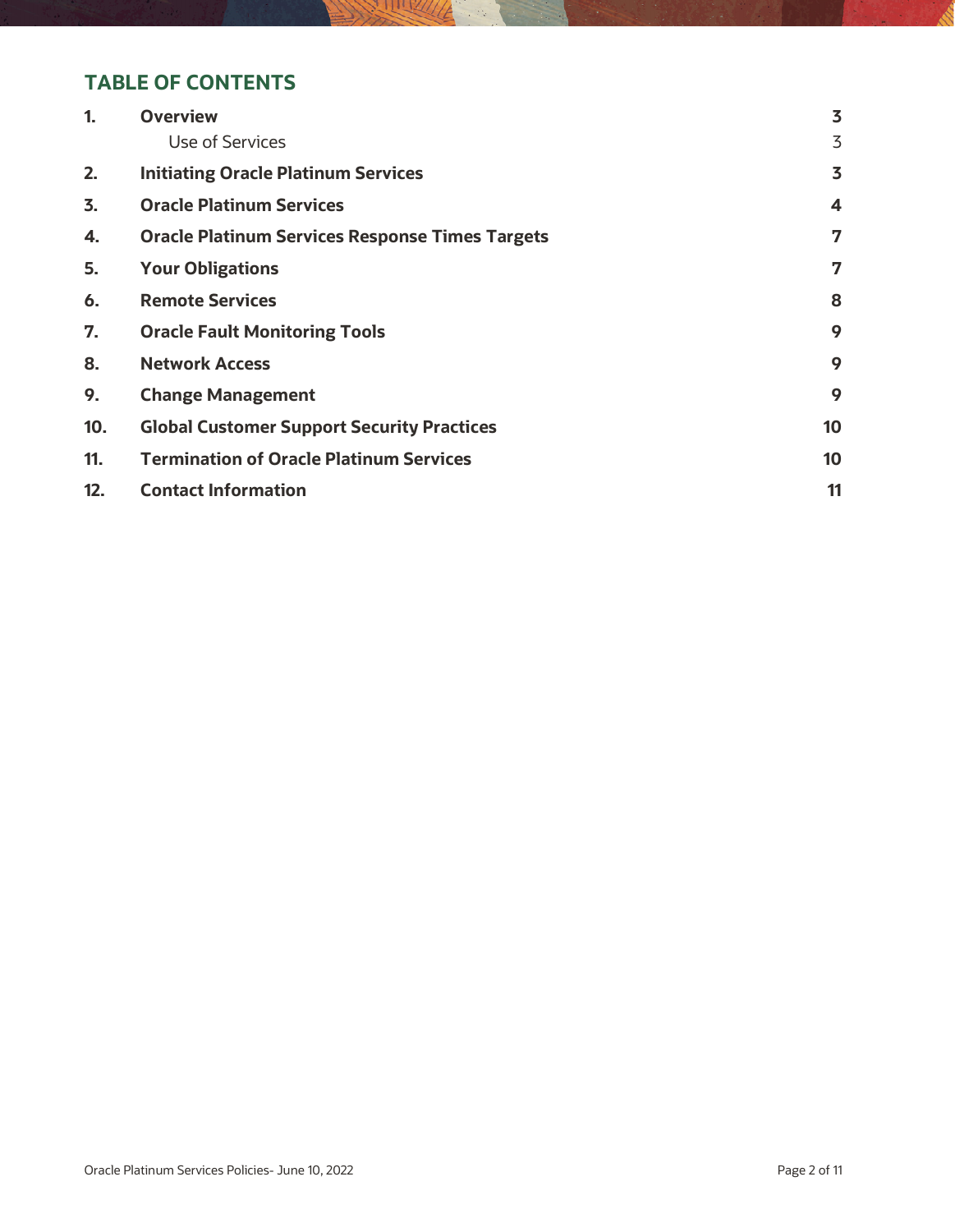#### <span id="page-2-0"></span>**1. OVERVIEW**

Unless otherwise stated, these Oracle Platinum Services Policies apply to technical support services for Certified Platinum Configurations, as defined below.

"You" and "your" refers to the individual or entity that is eligible to receive Oracle Platinum Services from Oracle or an Oracle-authorized distributor.

A "Certified Platinum Configuration" is a combination of the hardware systems, integrated software, operating system and programs as described here: [http://www.oracle.com/us/support/library/certified](http://www.oracle.com/us/support/library/certified-platinum-configs-1652888.pdf)[platinum-configs-1652888.pdf.](http://www.oracle.com/us/support/library/certified-platinum-configs-1652888.pdf)

A "gateway" is the computing platform, consisting of the Oracle Advanced Support Gateway available on My [Oracle Support](https://support.oracle.com/CSP/ui/flash.html) and a physical or virtual hardware platform, which hosts Oracle's fault monitoring tools (e.g., Auto Service Request, Oracle Enterprise Manager).

To receive Oracle Platinum Services as provided by Oracle Support Services ("OSS") and described in the "Oracle Platinum Services" section below, you must: (i) have a Certified Platinum Configuration running the program releases unaltered, (ii) be current on a technical support services contract for Software Update License & Support, as described here: [http://www.oracle.com/us/support/library/057419.pdf,](http://www.oracle.com/us/support/library/057419.pdf) and Oracle Premier Support for Systems, as described here: [http://www.oracle.com/us/support/library/hardware](http://www.oracle.com/us/support/library/hardware-systems-support-policies-069182.pdf)[systems-support-policies-069182.pdf,](http://www.oracle.com/us/support/library/hardware-systems-support-policies-069182.pdf) (iii) properly license all programs in the Certified Platinum Configuration, (iv) enable continuous connection to the Certified Platinum Configuration, as specified by Oracle, (v) acquire a gateway that meets the minimum gateway specifications as described here[:https://docs.oracle.com/cd/E41177\\_01/html/E40642/gnbny.html,](https://docs.oracle.com/cd/E41177_01/html/E40642/gnbny.html) (vi) permit Oracle to deploy its Virtual Private Network ("VPN") on the gateway, (vii) provide network access to deploy the gateway, VPN, and Oracle fault monitoring tools, and (viii) provide Oracle with valid administrative level privileges and access to the Certified Platinum Configuration. Oracle Platinum Services are in addition to Software Update License & Support and Oracle Premier Support Systems, as described above.

These Oracle Platinum Service Policies are subject to change at Oracle's discretion; however Oracle policy changes will not result in a material reduction in the level of the technical support services provided for a Certified Platinum Configuration during the technical support services period for which fees for technical support services have been paid.

To view a comparison of these Oracle Platinum Services Policies and the previous version of the Oracle Platinum Services Policies, please refer to the attache[d Statement of Changes](http://www.oracle.com/us/support/library/platinum-services-policies-soc-1873156.pdf) (PDF)*.* 

#### <span id="page-2-1"></span>**Use of Services**

Services may not be delivered to or accessed by or on behalf of individuals or entities in Venezuela, Russian Federation or Belarus, including, without limitation, the Government of Venezuela,the Government of the Russian Federation, and the Government of Belarus, nor may the Services or any output from the Services be used for the benefit of any such individuals or entities.

#### <span id="page-2-2"></span>**2. INITIATING ORACLE PLATINUM SERVICES**

In preparation for the Oracle Platinum Services, Oracle will work with you to prepare a plan: (i) for the transfer of relevant information to Oracle regarding the Certified Platinum Configuration, (ii) for the deployment of Oracle fault monitoring tools into your Certified Platinum Configuration, (iii) that describes the pre-requisites for the Oracle Platinum Services that you must meet before Oracle can commence Oracle Platinum Services, and (iv) that identifies the tasks to be executed by Oracle and you to facilitate the delivery of the Oracle Platinum Services.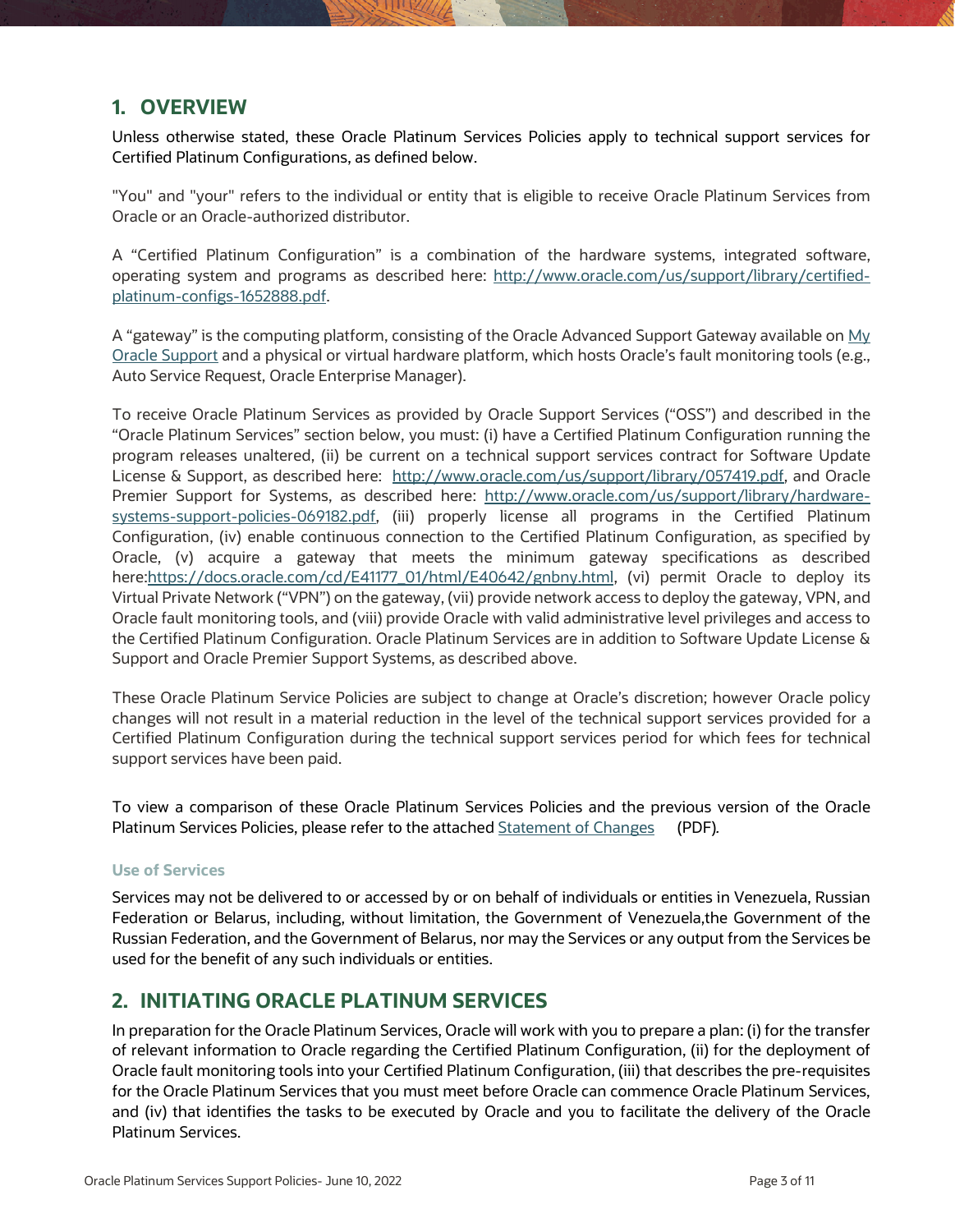With respect to initiating the Oracle Platinum Services, Oracle will:

- 1. Conduct meetings and/or organize efforts with you to determine the following:
	- o Certified Platinum Configuration, including current version levels, patch levels and configuration.
	- o The network architecture in which the Certified Platinum Configuration is deployed, including connectivity to external networks and the internet.
	- o The appropriate location for the deployment of the gateway and VPN within your Certified Platinum Configuration.
- 2. Participate in technical discussions with you on issues related to the Oracle Platinum Services.
- 3. Provide instruction to you on Oracle's notification process, service request process, configuration, and change management processes that are integral to the delivery of the Oracle Platinum Services.
- 4. Provide instruction to you on the use and functionality of the Portal, as defined below.
- 5. Provide instruction to you on the Oracle installation of the gateway, VPN, and Oracle fault monitoring tools required by Oracle to monitor, restore, and/or patch the Certified Platinum Configuration.
- 6. Describe the remote patch installation processes that will occur once the Oracle Platinum Services are initiated.
- 7. Describe the necessary pre-requisites that are required before the Oracle Platinum Services can be initiated.
- 8. Perform a one-time high level assessment of your Certified Platinum Configuration patch profile and provide you a patch assessment report of Oracle's findings. The assessment may cover the following topics:
	- Reviewing the Certified Platinum Configuration patch inventory to determine what patches have been installed;
	- Reviewing recommended patches to identify possible conflicts between the recommended patches and the installed patches

Oracle will remotely review the report with you. Oracle will provide you with any recommended patch set(s). You will be responsible for approving any patches to be installed, implementing the recommended patch set(s), and installing the most current patch set for your Certified Platinum Configuration prior to Oracle performing your first remote patch installation.

In support of the initiation of the Oracle Platinum Services, you will:

- 1. Provide technical resources to participate in the meetings and discussions with Oracle, described above.
- 2. Provide your configuration documents, technical architecture documents, inventory information and other appropriate documentation related to the Certified Platinum Configuration, within either: (i) five days of the order for the gateway or (ii) five days from determination of eligibility for the Oracle Platinum Services.
- 3. Provide Oracle with any other necessary documentation, information, and data required for Oracle to initiate the Oracle Platinum Services.
- 4. Read, review and understand all documentation, information, instructions and resources provided to you as part of the initiation of Oracle Platinum Services.

## <span id="page-3-0"></span>**3. ORACLE PLATINUM SERVICES**

Oracle Platinum Services consist of the following:

**Customer Specific Portal:** Oracle will provide you with a customer specific web portal ("Portal") to track the status of the Oracle Platinum Services, which may consist of one or more of the following items:

- a) Orientation session materials;
- b) Contact and account information;
- c) Escalation procedures;
- d) Useful links (e.g., Oracle's technical support policies);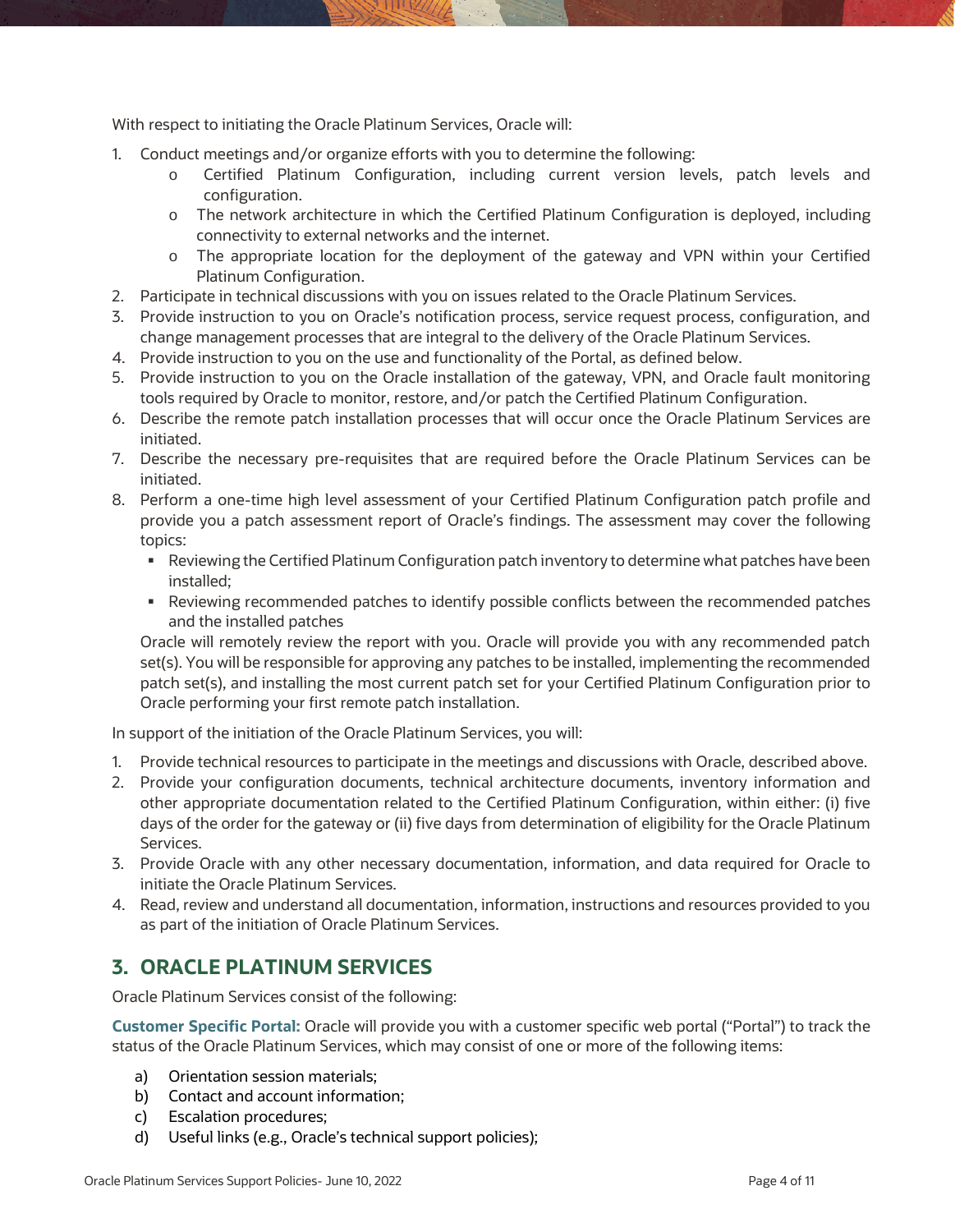- e) Reports (see below);
- f) Certified Platinum Configuration information;
- g) Overall service status; or
- h) Service request change management status and patch management status.

Oracle will provide you with a password to access your Portal. Access to the Portal is subject to the My Oracle Terms of Use posted on [My Oracle Support.](https://support.oracle.com/CSP/ui/flash.html) It is your responsibility to provide and maintain current notification contact information in the Portal.

**Event and Certified Platinum Configuration Reporting:** Oracle may provide you the following reports which will be made available via the Portal:

1. Event Reports. Oracle may provide event reports to assist you in identifying patterns that may help predict or identify improperly tuned components of the Certified Platinum Configuration. Oracle will determine the specific performance indicator data that will be collected for these reports. Event reports are updated once per hour, 24 hours per day. Event reports contain the most recent 30 days of data collected, and are organized by date, and event type.

2. Certified Platinum Configuration Reports. Oracle may provide Certified Platinum Configuration reports which will include a list of targets, associated versions, and patch history. Any such reports will be based on data provided or received during the performance of the Oracle Platinum Services.

**Fault Monitoring Services:** Oracle will monitor the Certified Platinum Configuration 24 hours per day, 7 days a week ("24x7") to identify events that represent faults in the proper functioning of the Certified Platinum Configuration. Each detected event that results from an immediate material reduction in the quality of performance of the Certified Platinum Configuration is referred to as a "fault." Oracle will determine whether an event constitutes a fault.

For each detected fault, Oracle will:

a) Gather additional information pertaining to the fault.

b) Categorize the fault based upon the definitions of Severity in Oracle's technical support policies, which are available at [http://www.oracle.com/us/support/policies/index.html.](http://www.oracle.com/us/support/policies/index.html)

c) Create a service request in the Portal for faults assigned as Severity 1 or Severity 2. For all other Severity levels, Oracle will post the fault to the Portal, but will not create a service request. You may, at your discretion, create a service request i[n My Oracle Support.](https://support.oracle.com/CSP/ui/flash.html)

d) Notify you of all Severity 1 and Severity 2 service requests using the e-mail information of your designated contact in the Portal.

Oracle will provide the following fault monitoring services and Oracle will determine the tasks and criteria used to monitor the Certified Platinum Configuration:

- 1. Hardware System and Integrated Software Monitoring. Oracle will monitor the hardware system and integrated software for faults in the proper functioning of the hardware system and integrated software.
- 2. Operating System Monitoring. Oracle will monitor the operating system(s) for faults in the proper functioning of the operating system.
- 3. Software Monitoring. Oracle will monitor the certified Oracle Platinum Services program releases for faults. Software monitoring services consist of: (i) monitoring the fault generated by the certified Oracle Platinum Services program release, and (ii) capturing key configuration parameters using Oracle fault monitoring tools.
- 4. Oracle Database Monitoring. Oracle will monitor the Oracle database for faults in the proper functioning of the Oracle database. Oracle database monitoring consists of: (i) monitoring the event information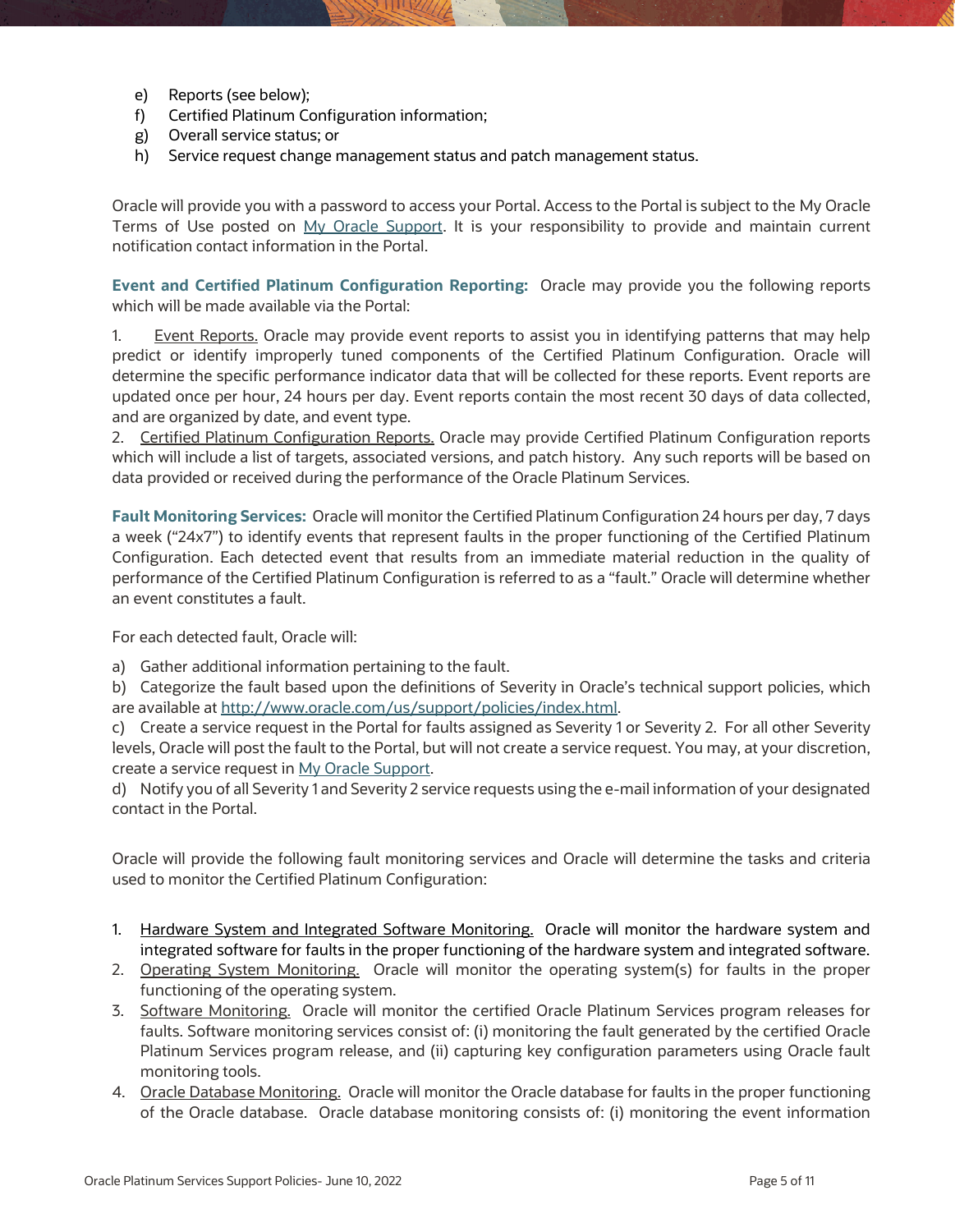provided by the Oracle database as recorded to log files and detected by custom tuned monitors, and (ii) capturing key database configuration parameters using Oracle fault monitoring tools.

**Remote Patch Installation:** Except as otherwise specified in this section, Oracle will remotely install applicable infrastructure updates and/or database patch bundles for the Certified Platinum Configuration up to four times a year as described below. You will be responsible (i) for contacting Oracle to schedule the remote patch installation and (ii) for approving any patch to be installed. The exact timing of each patch installation will be mutually agreed prior to installation and documented in the Portal. A list of Certified Platinum Configurations, the components and programs that will be patched, and the scope of the remote patching installations is available at [http://www.oracle.com/us/support/library/remote-quarterly-patching](http://www.oracle.com/us/support/library/remote-quarterly-patching-scope-1652890.pdf)[scope-1652890.pdf.](http://www.oracle.com/us/support/library/remote-quarterly-patching-scope-1652890.pdf)

You must update the software or hardware components (including, but not limited to compute nodes, cell nodes, infiniband switches, and ZFS storage devices) to the latest quarterly release of the patch bundle for the Certified Platinum Configuration within six months of its availability, and you may not be more than two patch bundle releases behind the latest release eligible for Oracle Platinum Services, as described here: [http://www.oracle.com/us/support/library/certified-platinum-configs-1652888.pdf.](http://www.oracle.com/us/support/library/certified-platinum-configs-1652888.pdf)

Except for the patch installation services stated above, you are responsible for installation of all upgrades and patches to your Certified Platinum Configuration. Remote patch installations do not include Oracle Database version upgrades (e.g., 18.x to 19.x) and Grid Infrastructure upgrades are not normally included in the remote patch installations described in this Policy.

If you are running SAP applications with the Oracle database, remote patch installation services are limited to: InfiniBand switches, cell nodes, compute nodes, Oracle ZFS Storage appliances and non-SAP Grid Infrastructure homes and their corresponding Oracle homes and databases.

Remote patch installations include the following services:

1. Support Activity Reviews - once a quarter, Oracle will review with one of your technical contact(s) (via telephone) all Certified Platinum Configuration patch installation activities for that quarter, including service requests logged by your technical contact(s), status reports, and outstanding actions to complete; and will provide an assessment of your patch plans.

2. Remote Patch Installation – Oracle will remotely perform the patch installation using either of the approaches listed below or a combination of the listed approaches depending on the patch.

a. Oracle will remotely perform the patch installation while your Certified Platinum Configuration is online. Patches will be installed on each application, server, storage server, or storage array. Patches will be installed one server at a time in a rolling fashion.

b. Oracle will remotely perform the patch installation while your Certified Platinum Configuration is offline. In order to complete the patch installation, the Certified Platinum Configuration may need to be shutdown, the hardware system may have to be rebooted and the Certified Platinum Configuration may have to be brought back up.

While planning a remote patch installation, the parties will discuss the approach(es) Oracle is going to use to perform the remote patch installation and the expected impact to your Certified Platinum Configuration during the timing and performance of the remote patch installation.

**Dedicated Escalation Hotline and Escalation Managers:** You will follow the service request escalation process documented on [My Oracle Support](https://support.oracle.com/CSP/ui/flash.html) (i.e., "How to Escalate a Service Request ("SR") with Oracle Support Services [ID 199389.1]) and you will be routed to a dedicated hotline and dedicated escalation managers specializing in the Certified Platinum Configuration.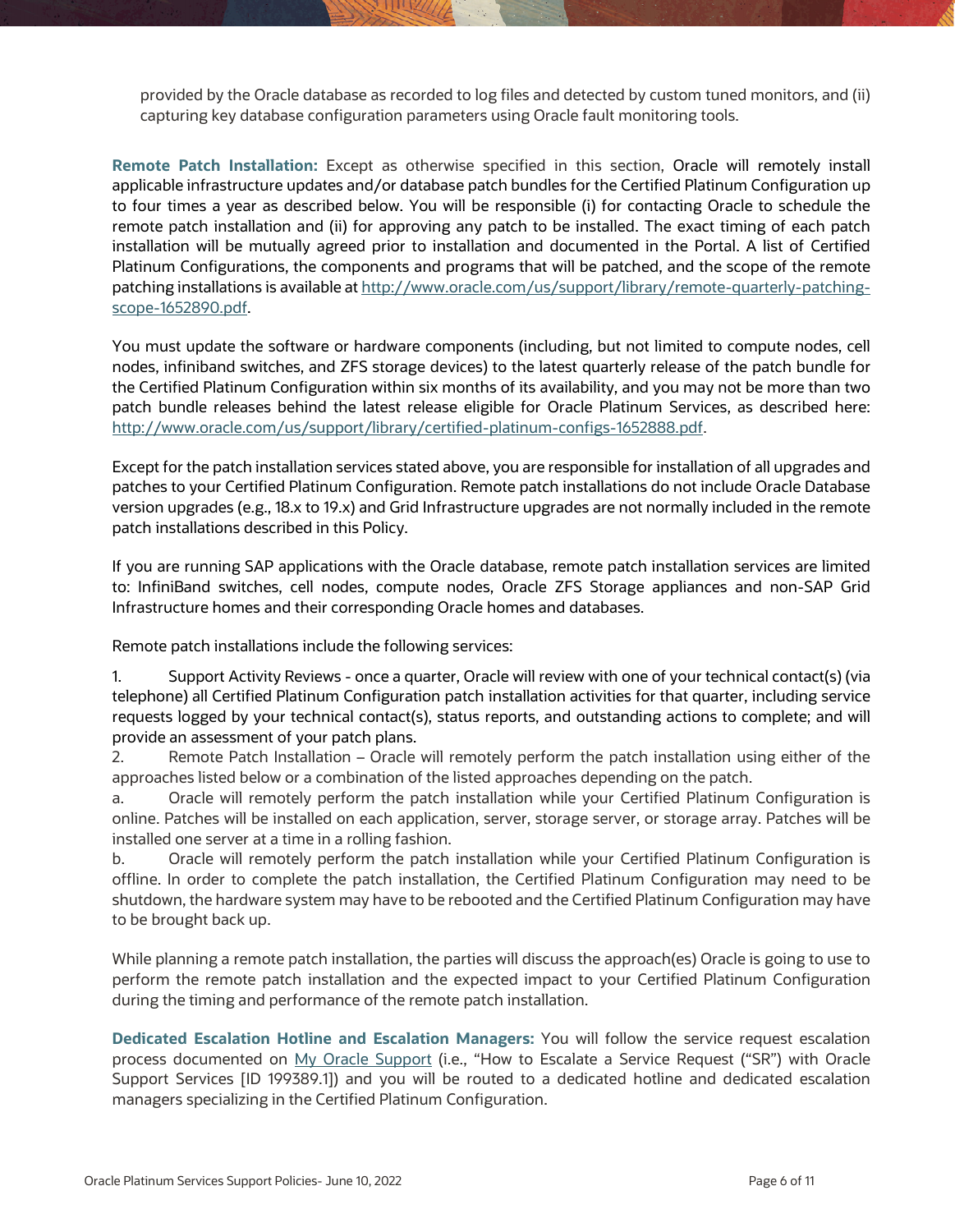#### <span id="page-6-0"></span>**4. ORACLE PLATINUM SERVICES RESPONSE TIMES TARGETS**

Consistent with the Severity definitions specified in Oracle's then current technical support policies, the following response times will be provided for the Certified Platinum Configuration:

- 1) Oracle will endeavor to provide you with notification of Oracle detected faults that may result in a confirmed Severity 1 and Severity 2 service request. Notification by e-mail of detected faults will be within five minutes of Oracle's detection of the fault. Such notification time-frames start upon the detection of the fault by the Oracle fault monitoring tools, and end when Oracle makes its first attempt to contact your notification contacts via e-mail.
- 2) Within 15 minutes after fault notification has been made, the fault will be validated and analyzed by Oracle, and a service request will be opened at the appropriate Severity Level (Severity 1 or Severity 2). Severity level designation is automatically determined from the type of fault event captured by the Oracle fault monitoring tools. Upon completion of analysis, Oracle may decide to upgrade or downgrade the severity level of the service request based upon the Severity definitions in Oracle's then current technical support policies, which are available at [http://www.oracle.com/us/support/policies/index.html.](http://www.oracle.com/us/support/policies/index.html)
- 3) For Severity 1 service requests, within 15 minutes after the service request has been opened, Oracle will use commercially reasonable efforts to provide an action plan to restore the affected component or functionality. If, within 15 minutes of providing the plan, there is no progress towards the restoration of the Certified Platinum Configuration, OSS will escalate the service request to Oracle Engineering. Upon escalation, Oracle will use commercially reasonable efforts to provide a modified action plan for restoration of the Certified Platinum Configuration within 30 minutes. The modified action plan will be developed in conjunction with Oracle Engineering and may include a joint debugging session between you and Oracle. Upon restoration of the affected component or functionality, the response times specified in this section no longer apply and the service request will follow Oracle's Severity definitions, as specified in Oracle's then current technical support policies.

 In the event you log a Severity 1 service request for the Certified Platinum Configuration, the response times in item (3) above are only available if such service request(s) is/are logged in English. Service requests submitted in any language other than English will follow Oracle's Severity definitions, as specified in Oracle's then current technical support policies, which are available at [http://www.oracle.com/us/support/policies/index.html.](http://www.oracle.com/us/support/policies/index.html)

## <span id="page-6-1"></span>**5. YOUR OBLIGATIONS**

Oracle will not be responsible for any deficiency in performing the Oracle Platinum Services if such deficiency results from your failure to provide full cooperation during the implementation and post-implementation phases of Oracle Platinum Services. You acknowledge that Oracle's ability to perform the Oracle Platinum Services is contingent upon your continuous fulfilment of your obligations stated in these Oracle Platinum Services Policies, the technical support policies identified in the "Overview" section and the following:

a. Provide Oracle with the serial number and/or other identification and entitlement information for the Certified Platinum Configuration in the manner specified by Oracle.

b. Maintain the properly configured Certified Platinum Configuration to support the Oracle Platinum Services.

c. Continue to provide Oracle with valid administrative level privileges and access to the Certified Platinum Configuration.

d. Assist Oracle with the installation of the gateway, VPN, and Oracle fault monitoring tools as required for delivery of the Oracle Platinum Services, including: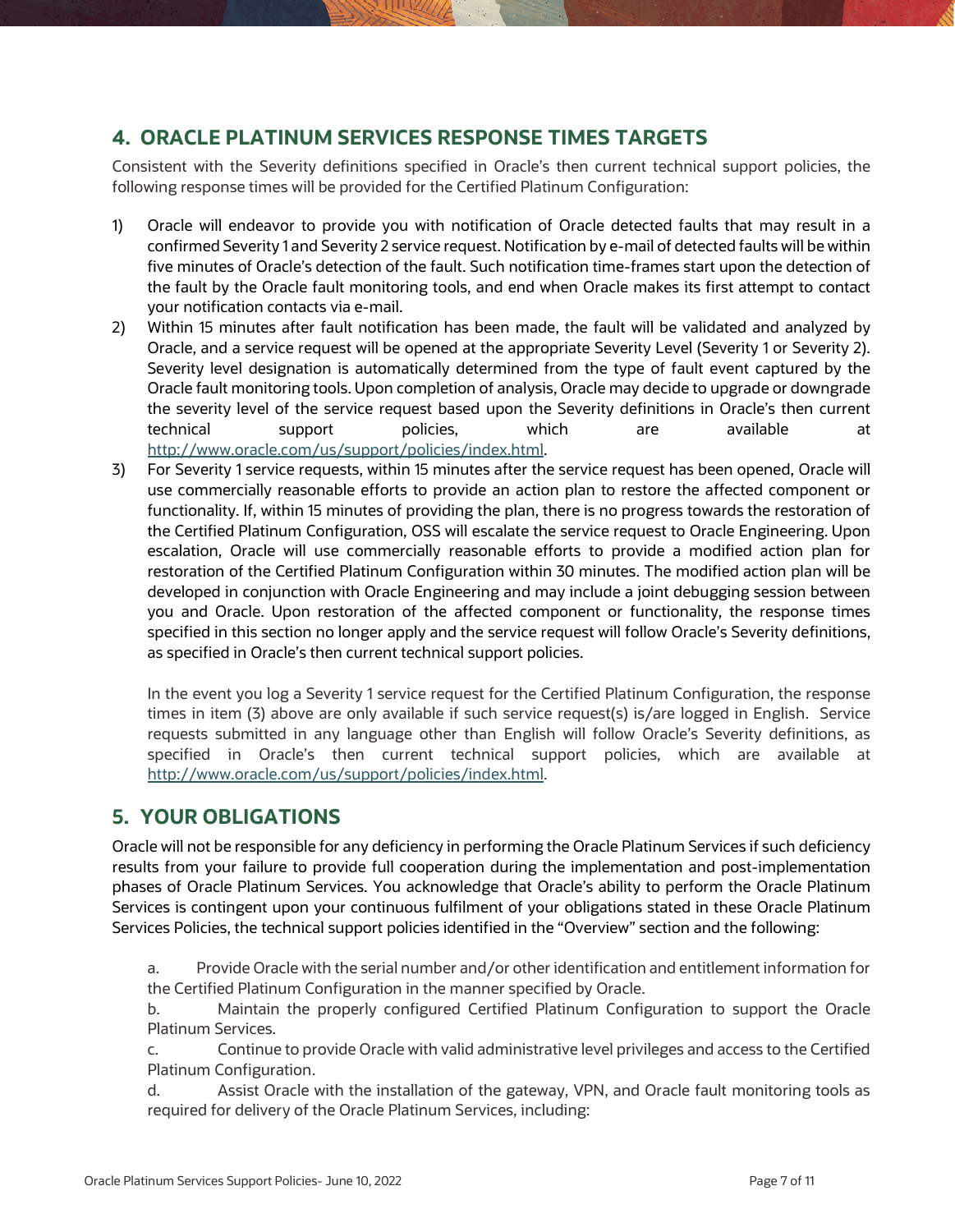Allowing Oracle to install and utilize the Oracle fault monitoring and diagnostic tools on the Certified Platinum Configuration; and

ii. Providing Oracle with login accounts for the Certified Platinum Configuration to enable Oracle to install and configure the Oracle fault monitoring tools, periodically patch, restore service, and maintain the Oracle fault monitoring tools. This includes allowing Oracle to restore the functionality of the Oracle fault monitoring tools if they fail to operate.

e. Ensure the gateway (i) has sufficient rack and floor space, AC electrical power and internet connectivity, (ii) is correctly located within your local-area network and wide-area network environment(s) (as agreed to with Oracle) and attached to your network, (iii) is supported at your expense, to physically rack, stack, and power-up, (iv) is positioned such that the Certified Platinum Configuration can be logically routed to it using layer 3 internet protocol ("IP"), and (v) is only used by persons authorized by Oracle in support of the Oracle Platinum Services.

f. Upon Oracle's request, you must provide the network addresses and implement a firewall policy that allows Oracle to deploy and configure the Oracle fault monitoring tools.

g. Provide Oracle with two IP addresses and associated net-mask for the gateway and its (Integrated Lights Out Manager (ILOM), and configure your security (i.e., firewall) posture to allow outbound connectivity on pre-defined ports from the gateway.

h. Provide on-site troubleshooting in the event that Oracle is not able to remotely connect to the gateway.

i. Except for the remote patch installations performed by Oracle as described under the Oracle Platinum Services, you must install patches, upgrades, updates, and/or fixes as recommended by Oracle to maintain the stability of the Certified Platinum Configuration.

j. Provide one or more non-production patching environments for each production environment related to the Oracle Platinum Services, where the Oracle Platinum Services include making any changes to such production environments. Such non-production environment(s) shall be configured and maintained as per the agreed upon change management process to support delivery of the Oracle Platinum Services.

k. Work with Oracle to establish processes and procedures for and assign staff members who are properly trained and suitably experienced in their area of responsibility (e.g., a database administrator), to support Oracle in the delivery and maintenance of Oracle Platinum Services.

l. Maintain Internet connectivity with availability of 99.5% or better as measured on a monthly basis. m. In the event that you log a manual service request for the Certified Platinum Configuration, you will: (i) log any such service request utilizing the qualified customer support identifier and serial number for the Certified Platinum Configuration and (ii) gather and provide any diagnostic information requested by OSS to assist in the resolution of the service request.

n. All applicable components and programs that are included in a Certified Platinum Configuration must be configured for high availability (e.g., for Exadata - use RAC or RAC One Node and/or Dataguard).

In the event you do not meet the requirements or fail to fulfill an obligation stated in these Oracle Platinum Support Policies, you will no longer be eligible to receive Oracle Platinum Services, and Oracle, at its sole discretion, may discontinue providing the Oracle Platinum Services.

#### <span id="page-7-0"></span>**6. REMOTE SERVICES**

<span id="page-7-1"></span>Generally, the Oracle Platinum Services will be provided remotely, primarily using electronic communication, which may include tools, scripts, software, and utilities that monitor, collect, and report on various aspects of the Certified Platinum Configuration. Common internet protocols and applications, such as snmp, ssh, sftp, e-mail, and web browsers, may be employed in connection with the remote delivery of the Oracle Platinum Services.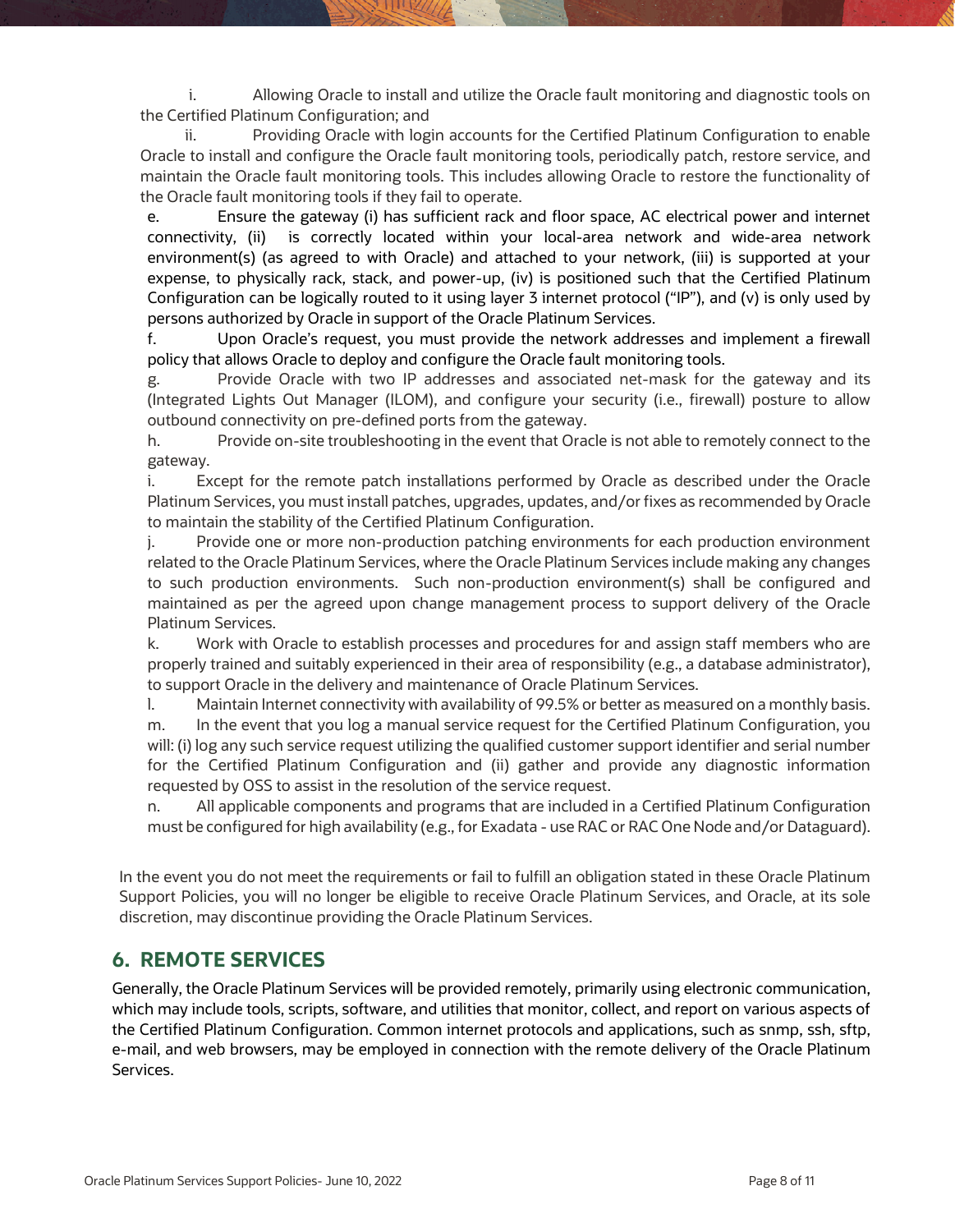#### **7. ORACLE FAULT MONITORING TOOLS**

The Oracle fault monitoring tools provided as part of the Oracle Platinum Services are subject to the terms specified in the Tools Used to Perform Support Services sections of the Oracle Software Technical Support Policies located at: <http://www.oracle.com/us/support/library/057419.pdf>and the Oracle Hardware and Systems Support Policies located at: [http://www.oracle.com/us/support/library/hardware-systems](http://www.oracle.com/us/support/library/hardware-systems-support-policies-069182.pdf)[support-policies-069182.pdf.](http://www.oracle.com/us/support/library/hardware-systems-support-policies-069182.pdf)

For purposes of these Oracle Platinum Services Policies, Oracle may collect and maintain the following information with respect to the Oracle Platinum Services provided hereunder:

- a. Hardware system specifications (e.g., make, model, serial number, number of CPUs, size of disk, size of RAM);
- b. Physical rack specifications (e.g., cage, rack, floor);
- c. Operating system specifications (e.g., version);
- d. Web server, application, or database specifications (e.g., name, version, applied patches); and
- e. Information about locations, customers, and users.

All Certified Platinum Configuration details will be stored i[n My Oracle Support.](https://support.oracle.com/CSP/ui/flash.html) The extent to which you have access t[o My Oracle Support](https://support.oracle.com/CSP/ui/flash.html) and the data contained therein may be limited at Oracle's sole discretion.

#### <span id="page-8-0"></span>**8. NETWORK ACCESS**

Oracle utilizes the gateway to connect to the Certified Platinum Configuration to deliver the Oracle Platinum Services. You agree that Oracle may access your systems using a VPN. You are responsible for the installation and configuration of the VPN and the gateway, as per Oracle specifications and instructions.

You are responsible for ensuring that your network and systems comply with specifications that Oracle provides and that all components monitored and patched by Oracle within the Certified Platinum Configuration are accessible through the VPN connection. You agree to open ports and adjust firewall rules to allow network traffic to pass between the gateway and Oracle.

Oracle is not responsible for network connections or for issues, problems, or conditions arising from or related to network connections, such as bandwidth issues, excessive latency, network outages, and/or any other conditions that are caused by an internet service provider, or the network connection. If the established VPN fails to allow Oracle access to perform the Oracle Platinum Services, you agree that Oracle is no longer obligated to deliver the Oracle Platinum Services.

#### <span id="page-8-1"></span>**9. CHANGE MANAGEMENT**

If you make any changes to the Certified Platinum Configuration that will impact the Oracle fault monitoring tools installed on the Certified Platinum Configuration, you must notify Oracle of the impending change. If the change involves a planned outage, you must notify Oracle of the impending change by entering a change request via the change management function within the Portal. The Portal allows you to selectively disable monitoring temporarily during key system changes initiated by you, to prevent automatic generation of service requests due to faults caused by the change. In some cases, permanent changes might need to be reversed if you wish to maintain the Certified Platinum Configuration environment and allow proper functioning of Oracle fault monitoring tools.

During remote patch installation, Oracle will use the change management process available in the Portal to govern the proposed introduction of the change to the Certified Platinum Configuration. Oracle will enter a change request in the Portal during patching.

The process for entering a change request is as follows: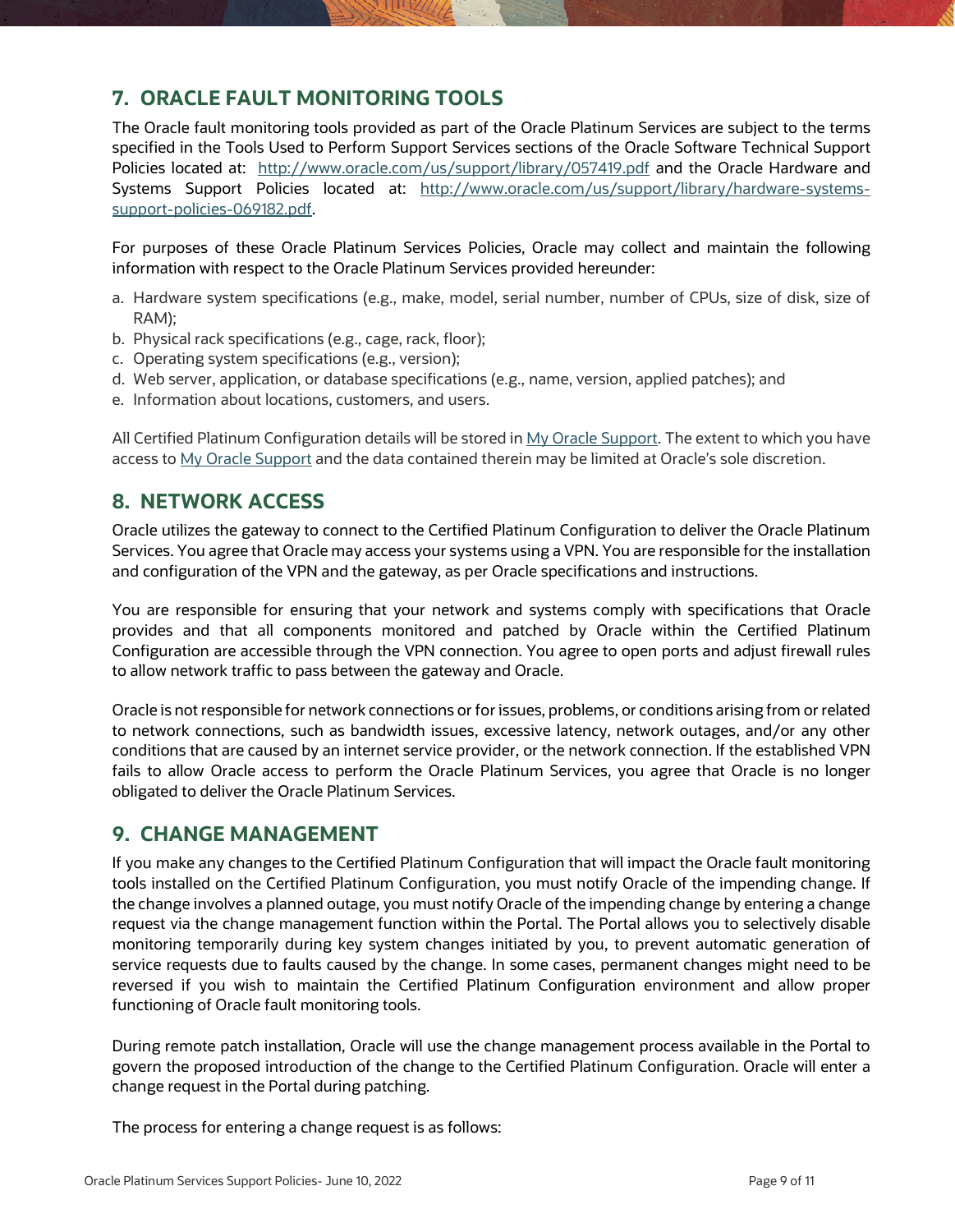- 1. A proposed change to the Certified Platinum Configuration that will involve a planned outage must be requested via the change management section within the Portal. The change request must include the following items:
	- a. Change owner;
	- b. Designated implementer;
	- c. Contact information;
	- d. Change summary;
	- e. Description of change;
	- f. Reason for change;
	- g. Specify "Change priority" as "Planned" and "Change category" as "Major";
	- h. Affected component(s) of the Certified Platinum Configuration; and
	- i. Schedule start/stop and duration.
- 2. Prior to being implemented, the change request must be agreed upon in writing by you and Oracle.

Oracle understands that from time to time, you may disable monitoring on the Certified Platinum Configuration while you carry out maintenance or Oracle executes patching. During these time periods, Oracle will attempt to maintain Oracle Platinum Services. However, if monitoring is disabled for longer than: either (i) 24 hours, or (ii) a mutually agreed period of time, or (iii) the VPN is disabled by you, then Oracle reserves the right to discontinue providing Oracle Platinum Services.

#### <span id="page-9-0"></span>**10.GLOBAL CUSTOMER SUPPORT SECURITY PRACTICES**

Oracle is deeply committed to the security of its technical support services. In providing standard technical support services, Oracle will adhere to the Global Customer Support Security Practices, which are available at: [https://www.oracle.com/us/support/library/customer-support-security-practices-069170.pdf.](https://www.oracle.com/us/support/library/customer-support-security-practices-069170.pdf) The Global Customer Support Security Practices are subject to change at Oracle's discretion; however, Oracle will not materially reduce the level of security specified in the Global Customer Support Security Practices located at: <http://www.oracle.com/us/support/library/customer-support-security-practices-069170.pdf>during the period for which fees for technical support have been paid. To view changes that have been made, please refer to the attache[d Statement of Changes](http://www.oracle.com/us/support/library/gcs-security-practices-soc-186190.pdf) (PDF).

Please note that global customer support services and systems are not designed to accommodate special security controls that may be required to store or process certain types of sensitive data. Please ensure that you do not submit any health, payment card or other sensitive data that requires protections greater than those specified in the [Global Customer Support Security Practices.](https://www.oracle.com/us/support/library/customer-support-security-practices-069170.pdf) Information on how to remove sensitive data from your submission is available in My Oracle Support at: [https://support.oracle.com/CSP/main/article?cmd=show&type=NOT&id=1227943.1.](https://support.oracle.com/CSP/main/article?cmd=show&type=NOT&id=1227943.1)

#### <span id="page-9-1"></span>**11. TERMINATION OF ORACLE PLATINUM SERVICES**

You may terminate Oracle Platinum Services at any time by submitting the appropriate service request in the Customer Specific Support Portal. In the event you (i) terminate the Oracle Platinum Services or (ii) are no longer eligible to receive Oracle Platinum Services, then a date upon which the Oracle Platinum Services will terminate will be determined (the "Termination Date"). Prior to the Termination Date, the following decommission activities will take place:

At least 14 calendar days prior to the Termination Date, Oracle will cease triage, management and support activities on newly created service requests that are not Severity 1 or Severity 2.

#### On the Termination Date, Oracle will:

1. Enter a service request into the Portal to move the Certified Platinum Configuration that will be terminated from an active production monitoring status to a retired monitoring status;